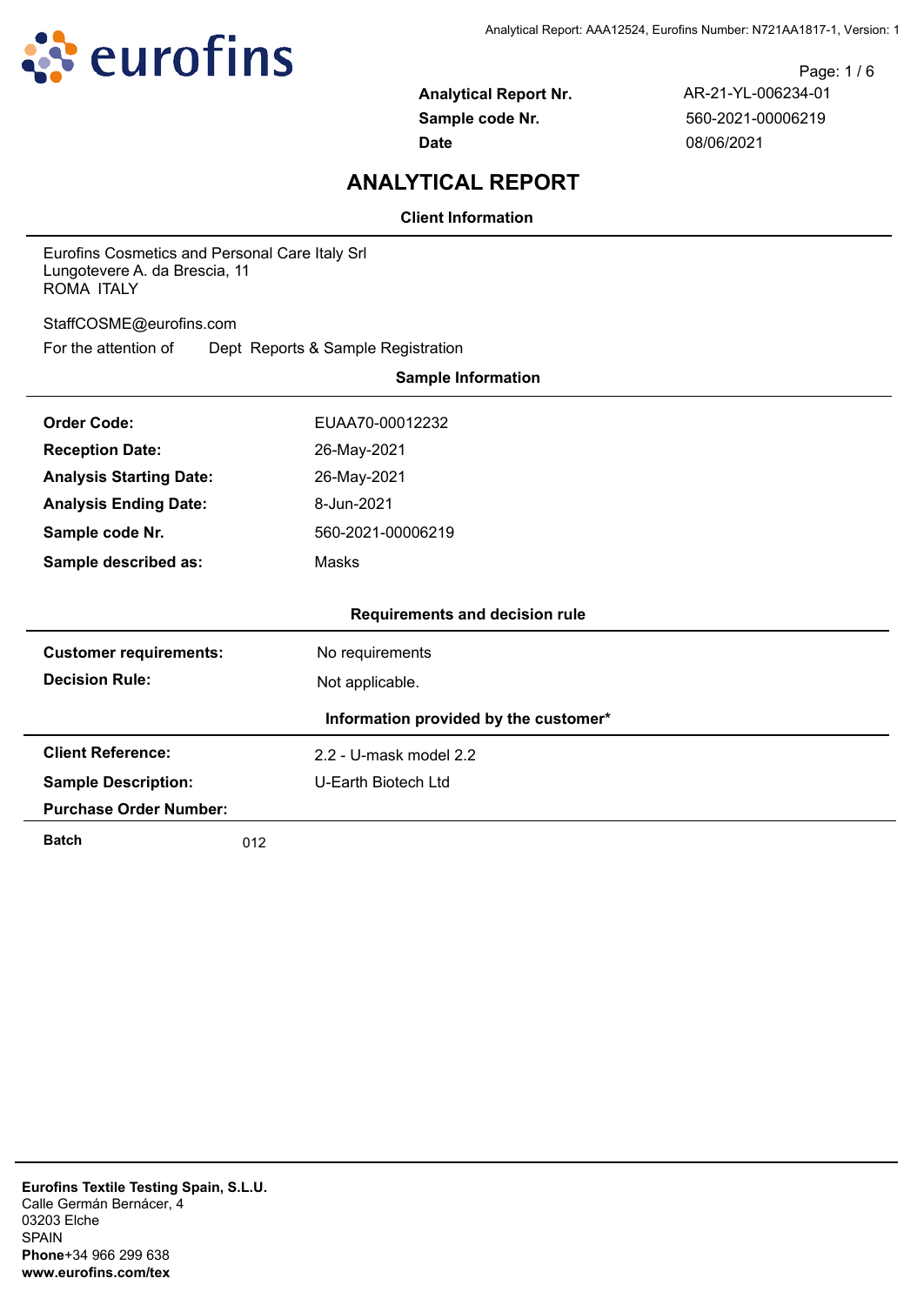

**Sample code Nr.** 560-2021-00006219 **Date** 08/06/2021

Page: 2 / 6 **Analytical Report Nr.** AR-21-YL-006234-01

## **SAMPLE PICTURE**

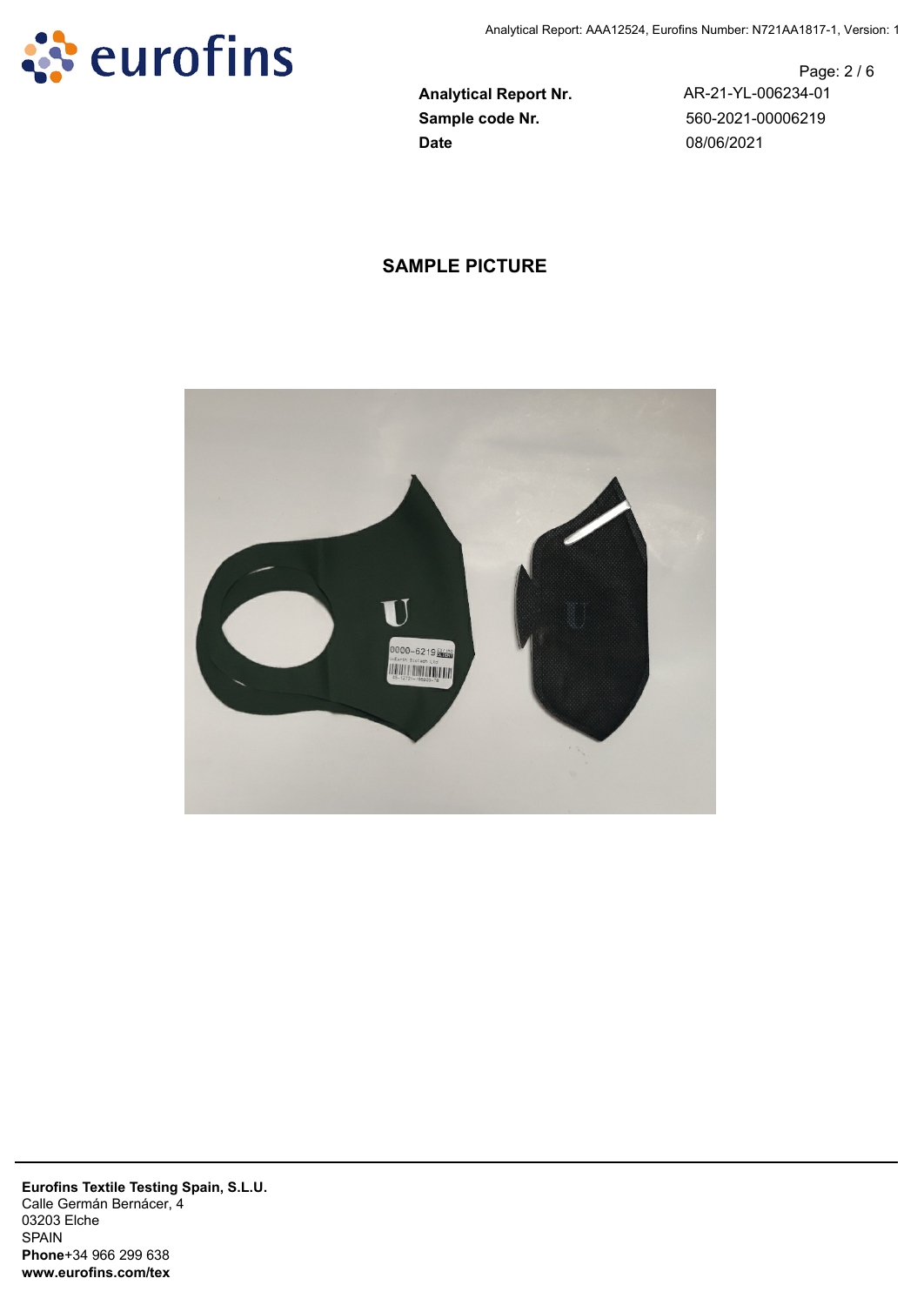

**Date** 08/06/2021

Page: 3 / 6 **Analytical Report Nr.** AR-21-YL-006234-01 **Sample code Nr.** 560-2021-00006219

#### **CONCLUSION:**

| <b>TEST PROPERTY</b>                                                                                                                  | <b>PASS</b> | <b>FAIL</b> | <b>REMARKS</b>      |
|---------------------------------------------------------------------------------------------------------------------------------------|-------------|-------------|---------------------|
| ♦ Determination of face mask materials efficiency to<br>penetration by particulates (latex spheres)<br>ASTM F2299 / F2299M - 03(2017) |             |             |                     |
| Mask                                                                                                                                  |             |             | <b>REFER RESULT</b> |

**Remark:** Test has been performed as per application request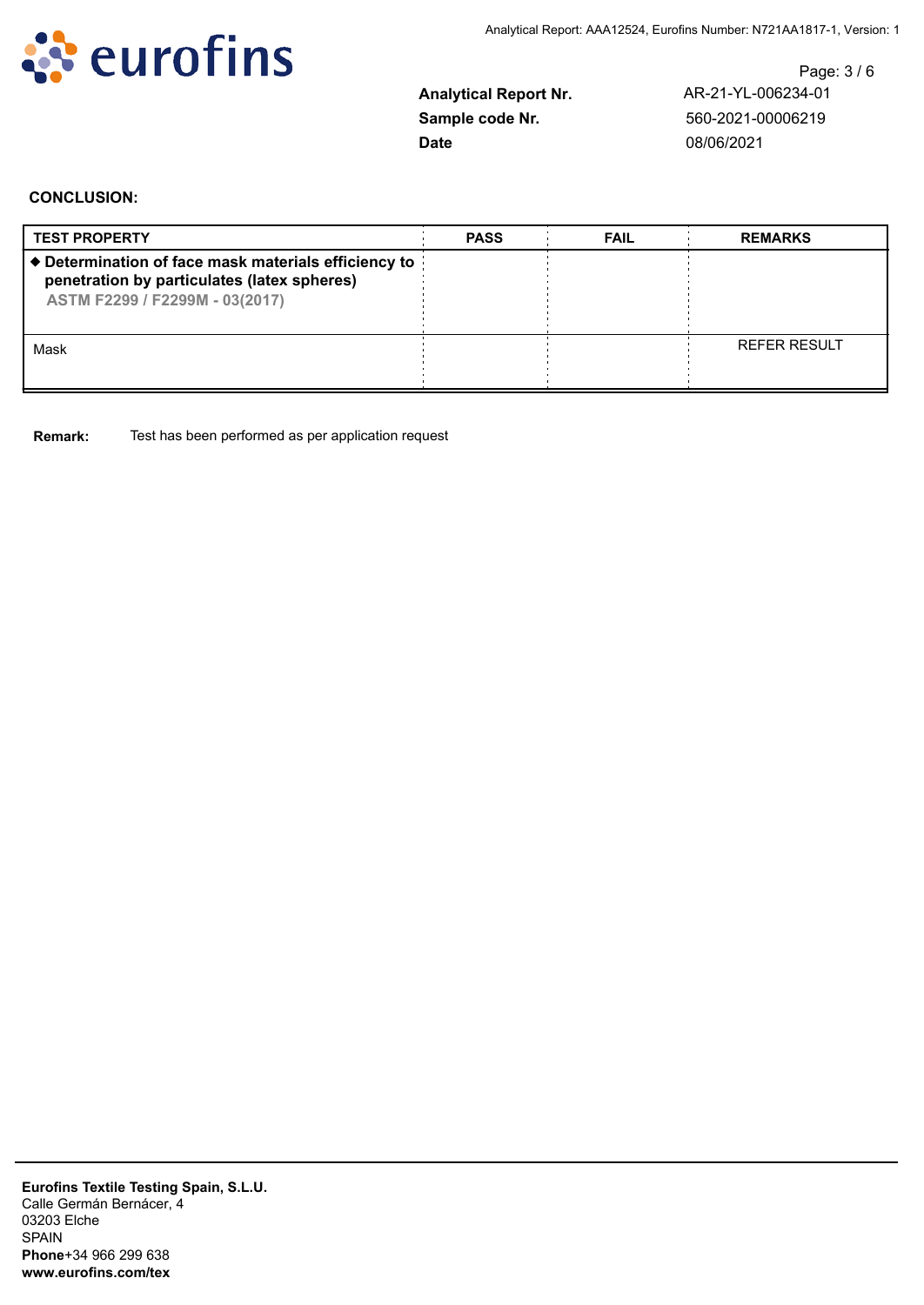

**Date** 08/06/2021

Page: 4 / 6 **Analytical Report Nr.** AR-21-YL-006234-01 **Sample code Nr.** 560-2021-00006219

### **COMPONENT LIST:**

| <b>COMPONENT ID</b> | <b>COMPONENT NAME</b> | <b>MATERIAL DESCRIPTION</b> | <b>COLOR</b> | <b>REMARKS</b> |
|---------------------|-----------------------|-----------------------------|--------------|----------------|
| CUST 01<br>.        | Mask<br>.             | Mask                        | Green/Black  | ---            |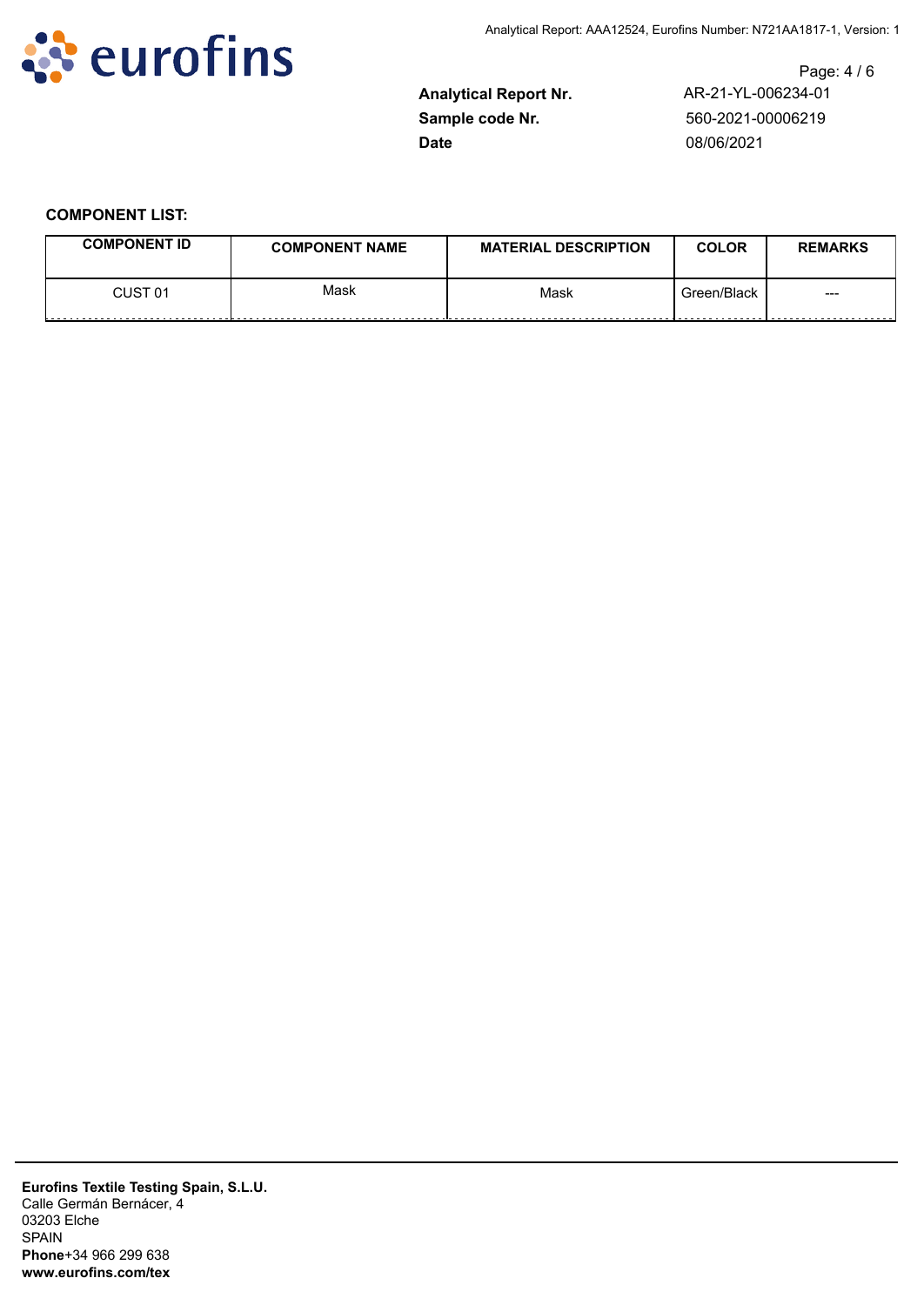

|                       | Page: $5/6$        |
|-----------------------|--------------------|
| Analytical Report Nr. | AR-21-YL-006234-01 |
| Sample code Nr.       | 560-2021-00006219  |
| Date                  | 08/06/2021         |
|                       |                    |

| <b>MASKS TESTING</b> | ີ AS No. | <b>RESULTS</b> | UNC. | LOQ | <b>GUIDELINES</b> |
|----------------------|----------|----------------|------|-----|-------------------|
|                      |          |                |      |     |                   |

### **Analyses on:Mask**

◆ Determination of face mask materials efficiency to penetration by particulates (latex Analysis Ending Date: 08/06/2021

**spheres) ASTM F2299 / F2299M - 03(2017)** Results See annex Fesults<br>Particle diameter: 0.1 μm<br>Particle diameter: 0.1 μm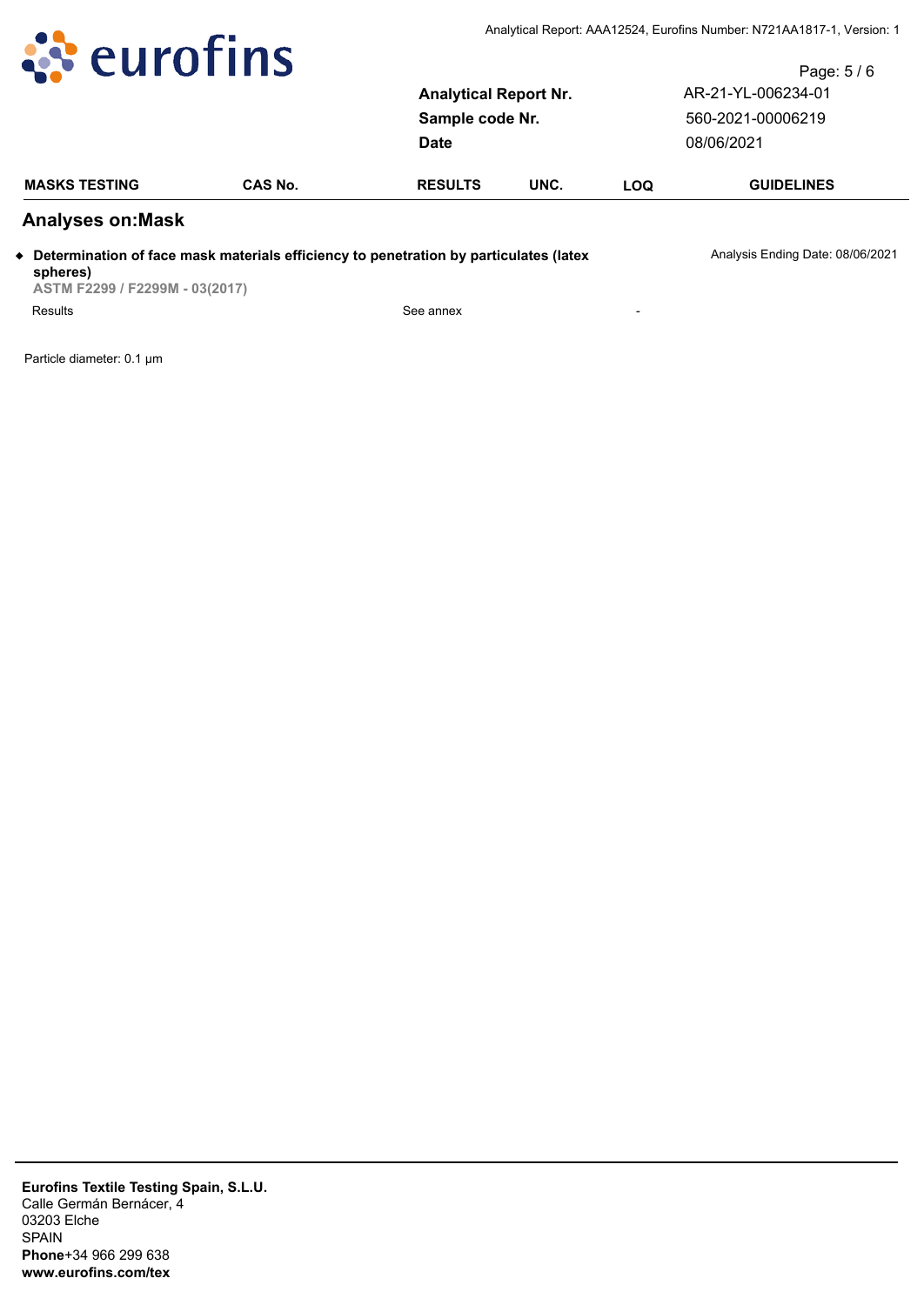

**Sample code Nr.** 560-2021-00006219 **Date** 08/06/2021

Page: 6 / 6 **Analytical Report Nr.** AR-21-YL-006234-01

**Signed for and on behalf of Eurofins Textile Testing Spain:**



Report electronically validated by

Chemical Lab manager **Maria Jesus Martinez Puig**

### **EXPLANATORY NOTE**

◆ Test not covered by ENAC accreditation scope

- l Test is subcontracted within Eurofins group and is accredited
- ¢ Test is subcontracted within Eurofins group and is not accredited
- Test is subcontracted outside Eurofins group and is accredited
- $\Box$  Test is subcontracted outside Eurofins group and is not accredited N/A = Not Applicable

\*Eurofins Textile Testing Spain S.L.U is not responsible of the information supplied by the costumer and reported as section "Information provided by the costumer\*".

Eurofins General Sales Terms and Conditions Applied.

Results obtained refer only to samples, products or material received in Laboratory, as described in section "Sample information" and tested in conditions shown in present report.

Test uncertainties not reported are at customer disposal, for those tests in which it is possible to evaluate the test uncertainty.

The reported expanded uncertainty is based on a standard uncertainty multiplied by a coverage factor k = 2, which for a normal distribution provides a level of confidence of approximately 95%.

Reproduction of this document is only valid if it is done completely and under the written permission. Any printed version of this document will be considered as a copy.

If you happen to have any comments, please do it by sending email to **textile\_spain@eurofins.com** and referring to this report number.

#### **End Of Report**

**Eurofins Textile Testing Spain, S.L.U.** Calle Germán Bernácer, 4 03203 Elche SPAIN **Phone**+34 966 299 638 **www.eurofins.com/tex**